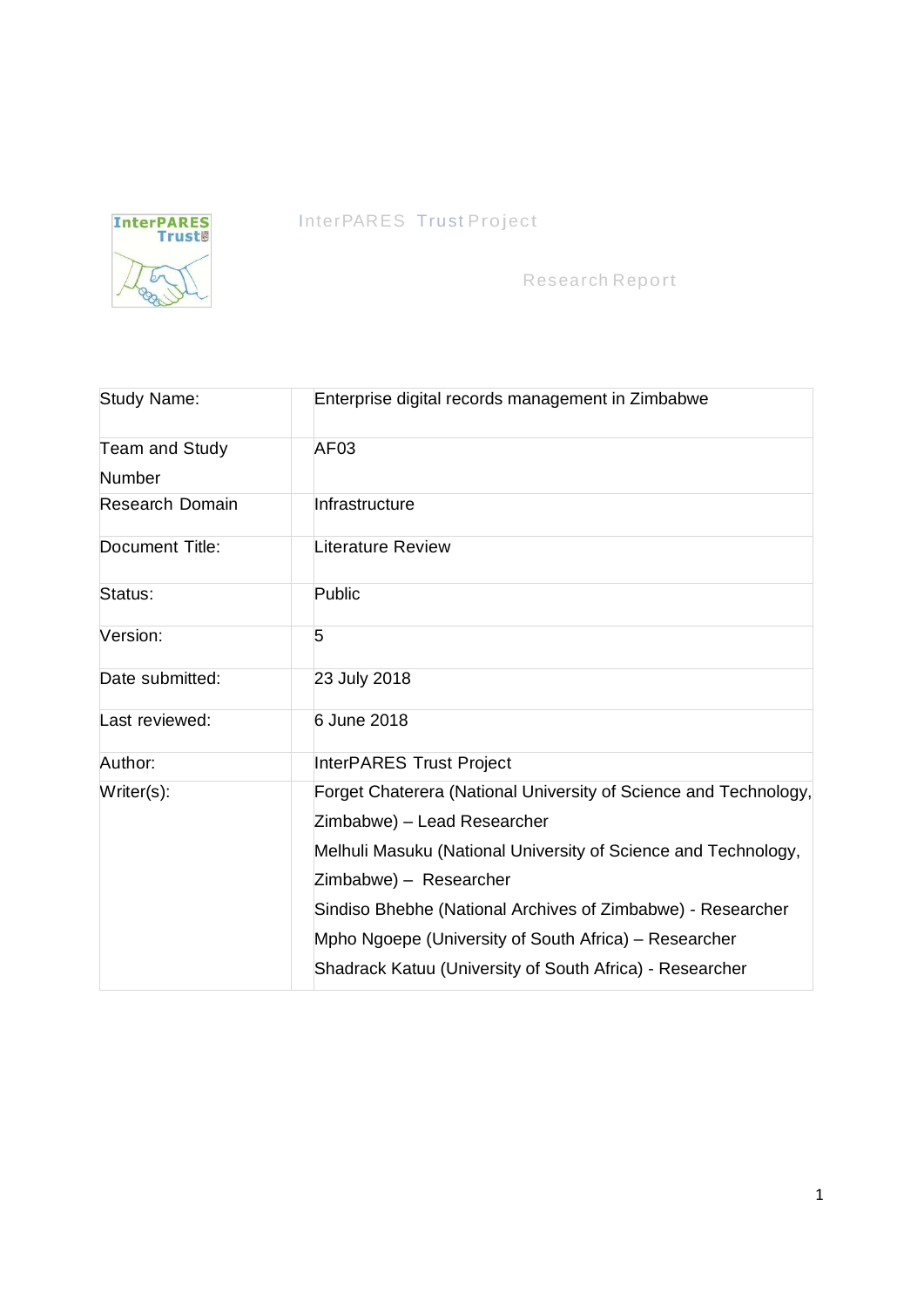### Document Control

| Version history |                   |               |                     |  |
|-----------------|-------------------|---------------|---------------------|--|
| Version         | Date              | By            | Version notes       |  |
|                 | June 1, 2016      | A Tidlund     | Ver. 1              |  |
| $\mathcal{P}$   | September 4, 2016 | A Tidlund     | Ver. 2              |  |
| -3              | December 1, 2017  | Zimbabwe team | Ver $3$             |  |
|                 | June 1, 2018      | S Katuu       | Ver. 4 copy editing |  |
| 5               | June 6, 2018      | Zimbabwe team | Ver. 5 final edits  |  |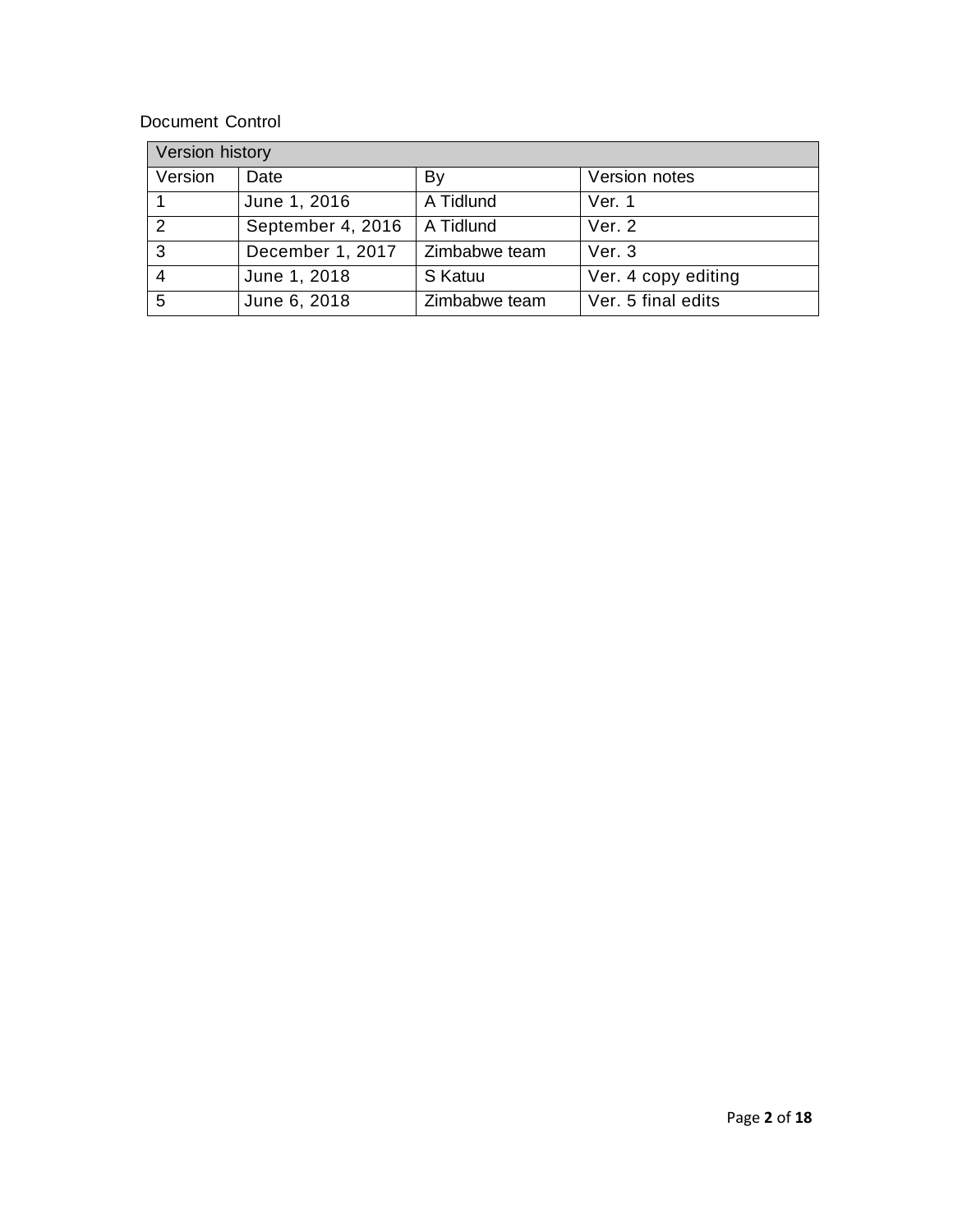#### 1. Introduction

Enterprise content management (ECM) and enterprise-wide systems relate to the use of comprehensive and overall strategies, tools, implementation, procedures, and abilities for the management of all information assets in the form of structured and unstructured data. This includes the management of information in all media, locations, and statuses of use and transmission, which may include digital assets, data in a cloud environment, web content, metadata, and transitory information. Successful ECM systems aid the controlled capture, management, storage, preservation, and accurate referral of information and digital assets. As a result, ECMs can provide beneficial security, accuracy, efficiency, authority, accountability, and transparency in public-sector institutions. In this literature review, ECMs refer to content management systems specific products, technology, or infrastructure that aids in the control of information to create, declare, and maintain records.

In Zimbabwe, the implementation of ECM systems for the public sector has not been well documented or studied. Zimbabwe has a complex political, social, economic, and technological history that altogether contributes to the development and climate of records and data management. While conventional paper-records management has been well documented in studies by Dewah and Mnjama (2013), Sigauke and Nengomasha (2012), Matangira (2010), and Barata, Kutzner, and Wamukoya (2001), indepth digital records-management strategies and research have been limited and isolated. Digital records are increasingly becoming the norm for the public sector, with interest growing in technological infrastructure, e-government strategies and services, and Information and Communication Technologies (ICTs).

Page **3** of **18** Since the ECM model is an overarching framework with many contributing parts that go beyond the effects of technological tools, it is necessary to consider all relevant areas and contexts. This includes investigating the national archival legislation guiding or hindering development, economic factors, political influences, technology and national infrastructure, and social contributors. Ngulube and Tafor (2006) argue that frustrations over the lack of infrastructure, resources, and legislation, as well as attitudes toward a comprehensive records- and content-management strategy, have stagnated digital record-management research and development in Zimbabwe. Similar frustrations exist across Sub-Saharan African countries, making regional studies equally important for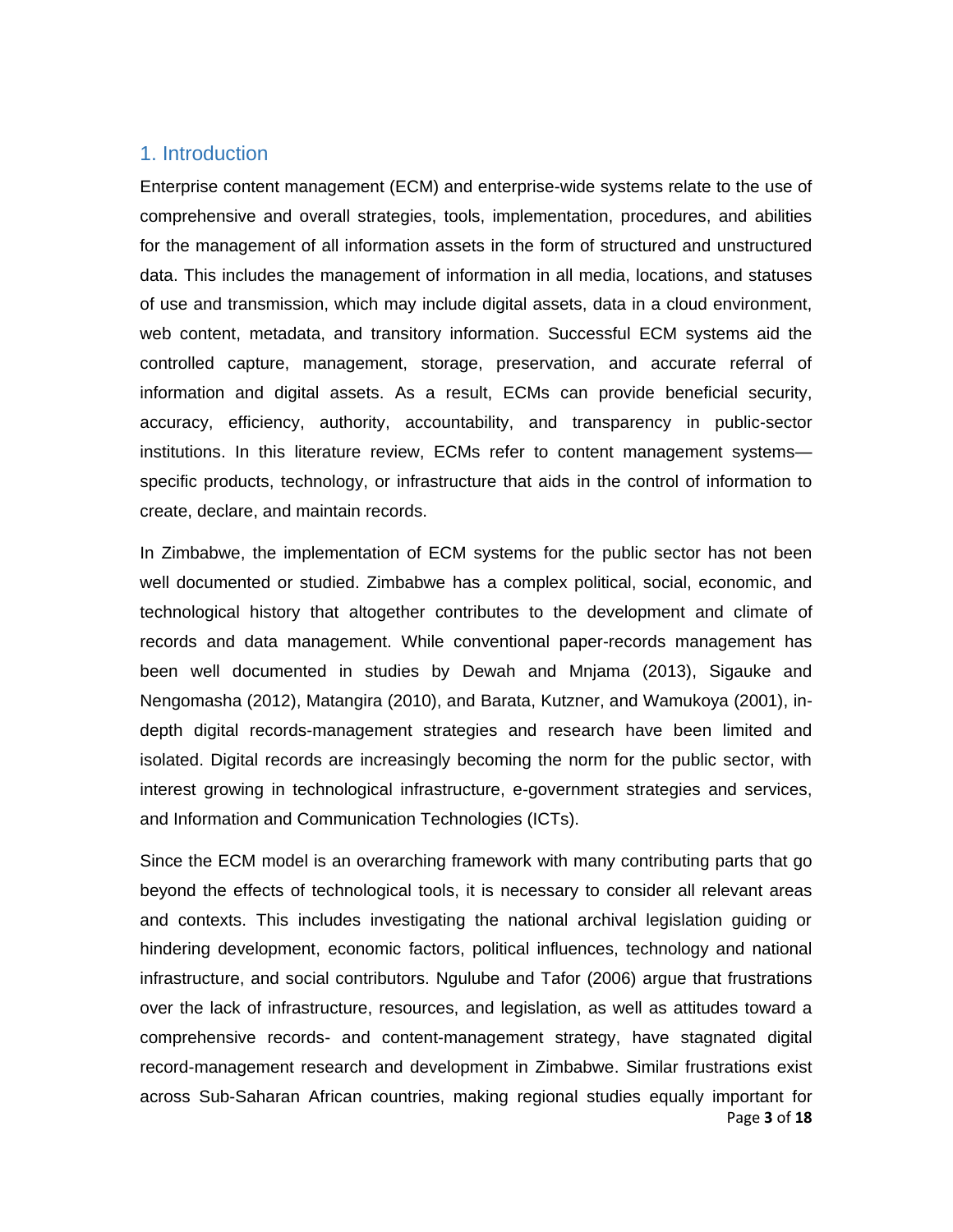understanding the context of ECM development in the Eastern and Southern African countries.

#### 1.1 Problem Statement and Rationale

Records management has been fairly documented for the public sector in Zimbabwe. However, most of the research conducted has concentrated on conventional paperrecords management and archives. Limited research has been completed on the study of digital records, data management, and systems for comprehensive digital records and information control. This literature review surveys and assesses the existing literature to identify current trends in Zimbabwe's private and public sectors. The review includes regional literature to enable comparing and contrasting of strategies and trends that other member countries of the Eastern and Southern Africa Regional Branch of the International Council on Archives (ESARBICA) have undertaken. The goal of this study is to investigate utilization of ECM applications, the nature of their implementation in both the public and private sectors, and the extent and appropriateness of existing infrastructure for Zimbabwe's public sector.

The purpose of this study is to promote and improve the tools and infrastructure for information sharing within government agencies so that they may become more efficient, accountable, transparent, and cost-effective, promote citizen participation, and enhance governance.

#### 1.2 Working Parameters—Country-Specific Context

Zimbabwe exists in a complex historical, political, social, economic, and technological context. While many intricate factors influence the Zimbabwean records and informationmanagement environment, this section discusses a few major events.

Page **4** of **18** Like many Sub-Saharan African countries, Zimbabwe underwent colonization by the British, and 'the history of Zimbabwe was told many times from the white settler's perspective' (Chaterera and Mutsagondo, 2015, p. 2). Limited research exists on the colonial and long-term impact of British colonial administrations' registry systems before and after independence on April 18, 1980 (Lovering, 2010, p. 1). Contributing to the lack of understanding and research on current systems is the lack of consideration of past content and recordkeeping systems, and pervasive colonial impacts. Zimbabwe faces a high disparity between recordkeeping principles and practice, compounded by 'little motivation to question the integrity of the policy-making process' of the past systems and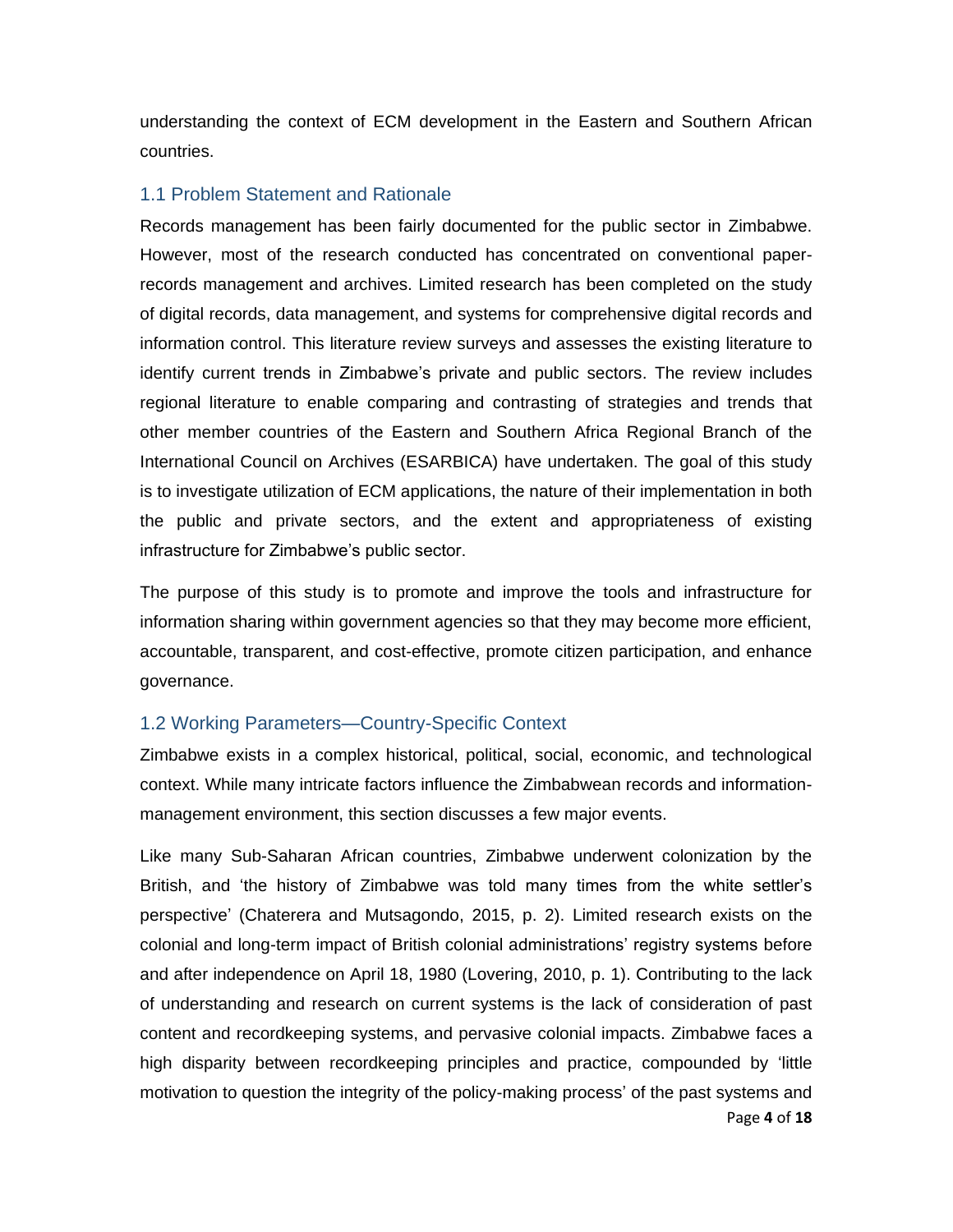the necessary changes crucial to merging and integrating with local and emerging systems (Lovering 2010, p. 21).

Zimbabwe's archival legislative and historical contexts are equally complex. As a result of its colonial legacy, Zimbabwe founded its National Archives through the Archives Act of 1935. After independence in 1980, the National Archives of Zimbabwe (NAZ) Act of 1986 was established in order to enforce more control of NAZ's operations over the records of local authorities, with a stronger emphasis on records management (Kamba 1994). While groundbreaking at the time of its creation, the NAZ Act of 1986 has yet to be amended and may pose a threat to the progress and development of information and records management today (Dube, 2011, p. 282). Dube (2011), Murambiwa et al. (2012), and Mutsagondo and Chaterera (2014) argue that the NAZ Act fails to address any nonconventional or digital information and should be 'updated taking into account the electronic environment, convergent technologies, the web environment, web portals and gateways, government online initiatives, transactions, e-business, knowledge management and information management' (Dube, 2011, p. 284). Until the Act is amended, NAZ cannot live up to its full potential in aiding the centralization and integration of practices for the management of digital information and records.

Until 2000, Zimbabwe made proactive strides in improving records management and archival endeavours. Strong social and economic growth characterized the period between 1980 and 1995 (Ruhode, 2013, p. 9). However, 'unresolved issues of land and other economic inequalities stemming from the colonial era increasingly resurfaced and heightened with the elections in 2000. These issues soon developed into a major crisis and put the country into a political and economic crisis which continued for the next decade. (Matangira, 2014, p. 12) described the impact as 'catastrophic' to archival services and government support in records management. Consequently, NAZ's ability to provide guidance diminished as government departments and regional records centres grew decentralized and largely dependent on themselves and circumstance to survive. The economy has presented extreme barriers in all areas of ECM and recordsmanagement development, including infrastructure, human resources, public health, research, educational systems, and technological development.

Like many other governments throughout the world undergoing pressure to improve public-service delivery, Zimbabwe had implemented e-government initiatives using ICTs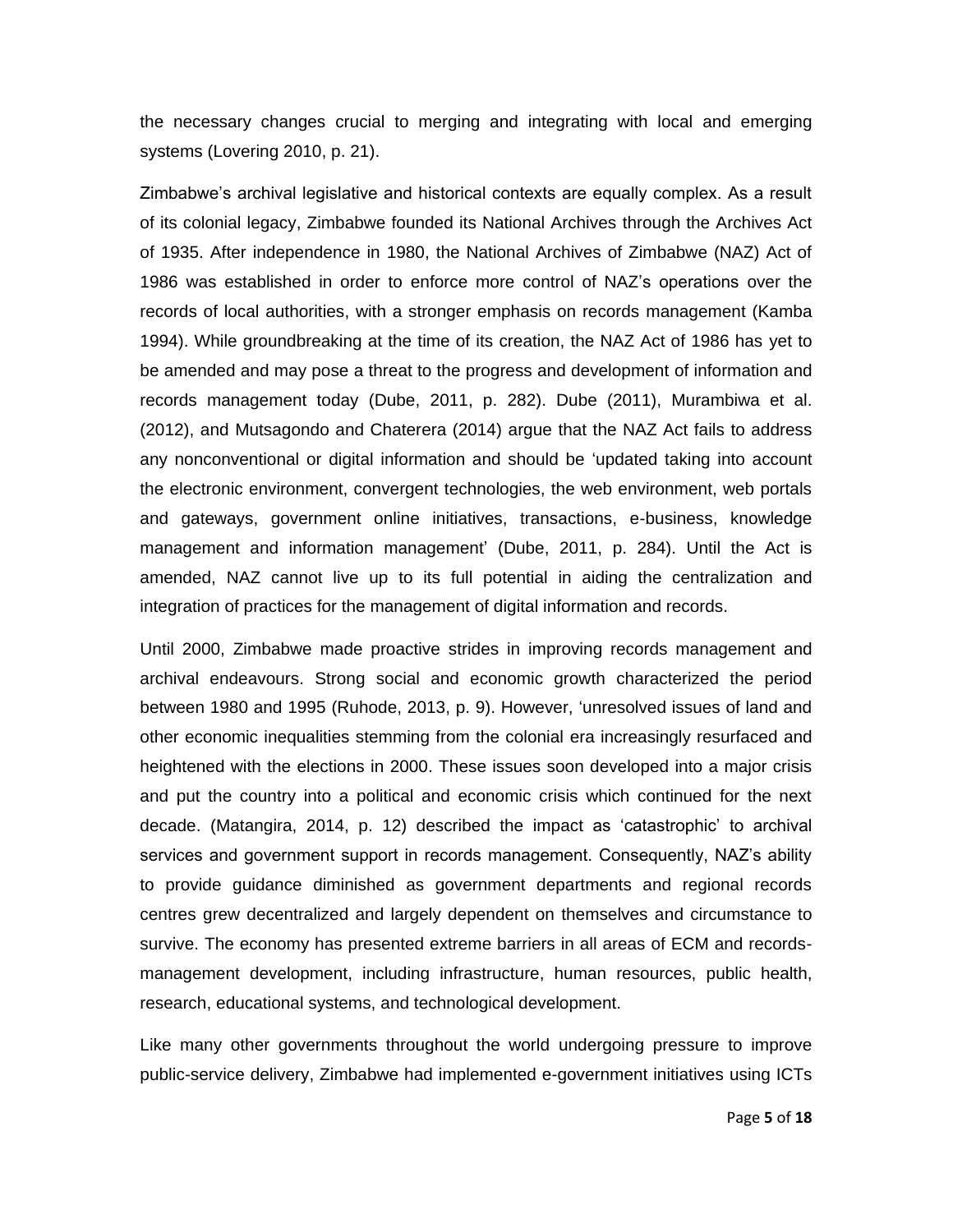as early as 1999. Zimbabwe even maintains a ministry dedicated to ICT management (MICT) (Ruhode, 2013, p. 133). In 2006, the National ICT Policy Framework was developed to support a countrywide strategy for improving socioeconomic growth in Zimbabwe. In 2005, in conjunction with the National Economic Consultative Forum (NECF) and the United Nations Development Programme (UNDP), Zimbabwe commissioned a National e-Readiness Survey Report that found Zimbabwe held great potential for e-government through 'its wide area network and application systems such as SAP software, civil service payroll, national registration system, and pensions processing', but ultimately remained limited to an isolated and disjointed approach to government policy frameworks and uneven infrastructure across the country (Ruhode, 2013, p. 118).

#### 1.3 Working Parameters—General Regional Comparative Context

Countries in the ESARBICA region face similar working parameters and regulatory context. The ESARBICA region consists of 12 countries: South Africa, Lesotho, Botswana, Namibia, Kenya, Malawi, Mozambique, Swaziland, Tanzania, Zambia, Zimbabwe, and Zanzibar. ESARBICA is a regional branch of the International Council of Archives (ICA) that aims to advance collaboration and cooperation within the Eastern and Southern Africa region. All countries have varying degrees of e-readiness, governmental and archival legislation, ICT policies, and historical contexts. African countries in the ESARBICA region use electronic records, but not without challenges. Some of the challenges include the 'non-availability of stable electronic media, which would be considered archival, capturing the content, context and structure of electronic records, acceptance of electronic as evidence, technological obsolescence and impermanence and acquisition of information technology skills' (Kemoni, 2009, p. 192).

Wato (2006) conducted a survey with responses received from Botswana, Mozambique, South Africa, Swaziland, Tanzania, Zambia, Zanzibar, and Zimbabwe. The survey was to determine the overall e-readiness of the region, but it highlighted some similar challenges and context across the board. In only four of the nine responding countries does archival legislation address electronic records. Eight respondents highlighted financial constraints as a major barrier, leading to other challenges such as human resources, training, public programming, outreach services, and infrastructure. While all countries' governments use ICT, seven out of the nine did not have a developed ICT policy (Wato 2006, p. 72).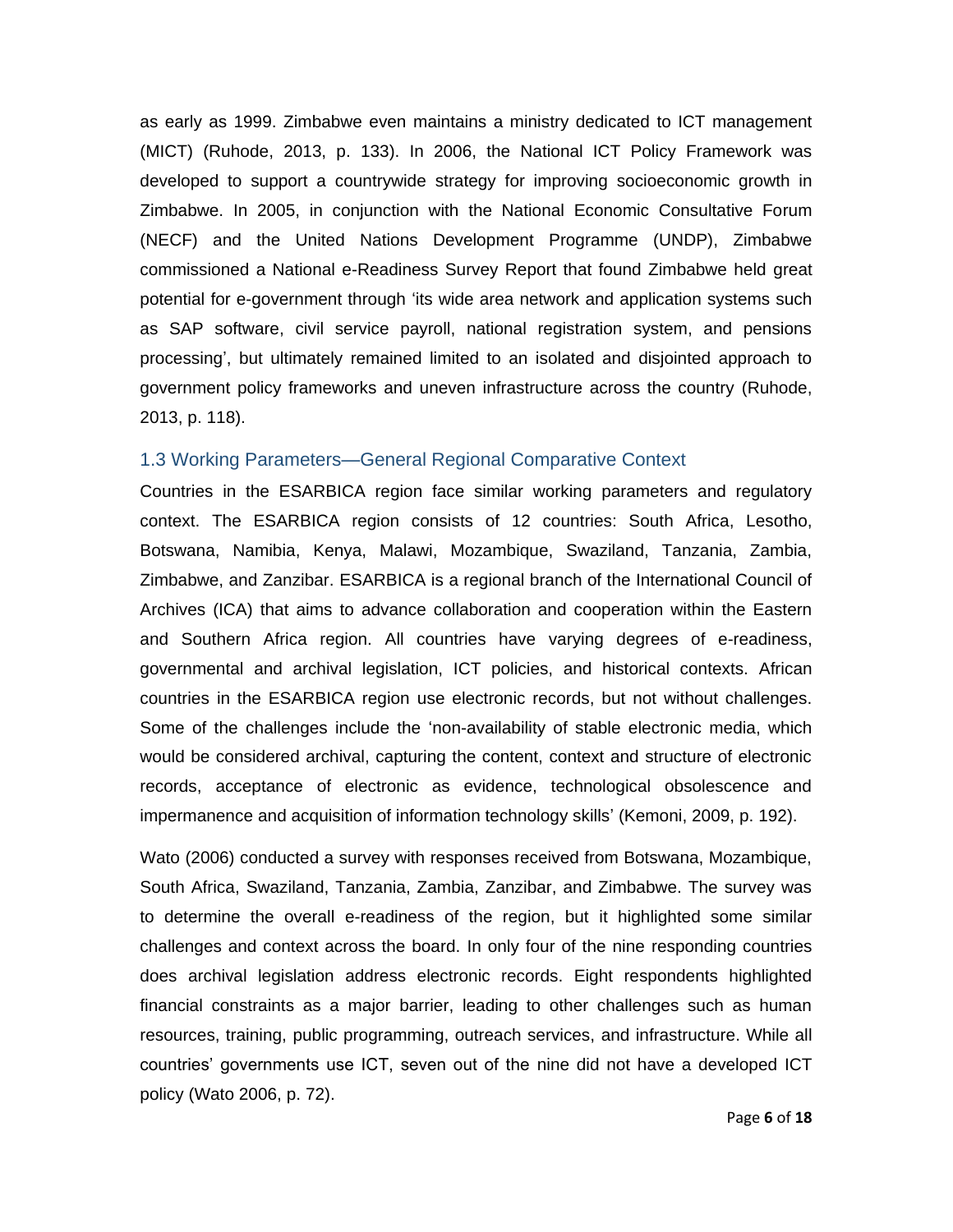# 2. Definitions and Theory

### 2.1 Enterprise Content Management (ECM)

As stated earlier in this literature review, enterprise content management (ECM) and enterprise-wide systems can relate to the comprehensive overall strategies, tools, implementation, procedures, and abilities for management of all information assets in the form of structured and unstructured data or content. Unstructured data can take the form of conventional documents, web content, or audio, visual, born-digital, and digitized information held on shared drives, in email inboxes, and on individual computers. Structured data can take the form of information held in databases, and refers to taxonomized or classified data. But as Katuu (2012) notes, it is important to distinguish ECMs from other records-management initiatives.

ECMs differ from Electronic Records Management Systems (ERMS) and Electronic Document Management Systems (EDMS) in that ECMs are the overarching framework with which many components interact, thereby potentially encompassing an ERMS and EDMS (Katuu 2018). ECMs provide an overall framework by integrating multiple systems and procedures to encourage managing information during its entire life cycle and continuum, and therefore they depend on numerous factors and considerations. ECMs comprise ten fundamental components; however, not all the components are necessarily evident simultaneously. The components or modules include: Document Management, Records Management, Workflow or Business Process Management, Collaboration, Portal, Knowledge Management, Imaging, Digital Asset Management, Digital Rights Management, and Content Management (Katuu, 2012, p. 40). Thus, there is arguably a linear or evolutionary relationship between records management and ECM, with a tendency toward 'integrated systems oriented toward content management in the digital environment' (Katuu, 2016, p. 220). This means that the ECM framework goes further than records management and seeks to manage information content in all forms with an integrated approach.

# 2.2 ECM in the Records Life-Cycle and Continuum Model

The records life-cycle model 'characterizes the life span of a record as comprising eight sequential stages: creation or receipt; classification; maintenance and use; disposition through destruction or transfer to an archival institution or agency; description in archival finding aids; preservation; reference; and use'(InterPARES 2 Project, 2007b). The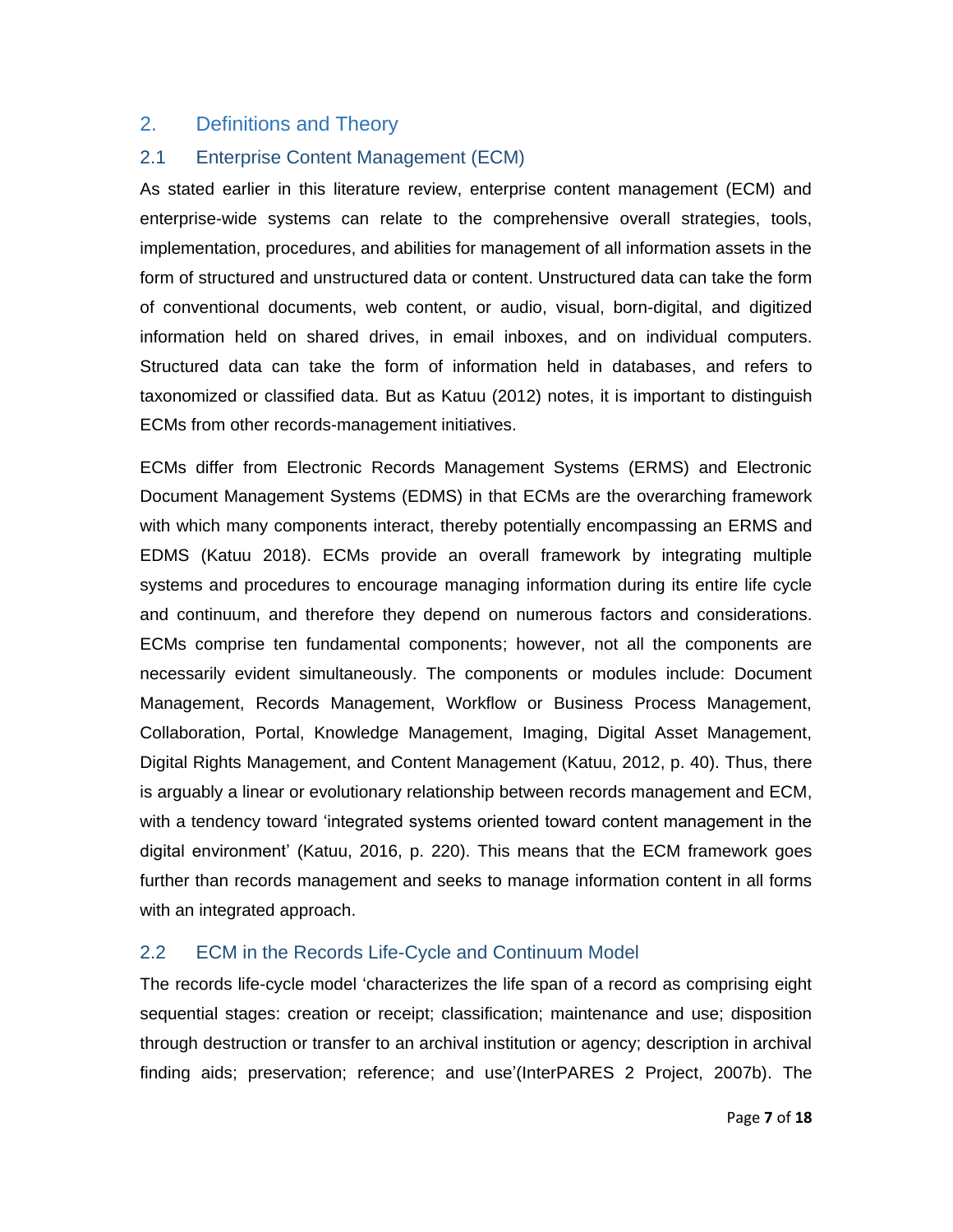records continuum model 'emphasizes overlapping characteristics of recordkeeping, evidence, transaction, and the identity of the creator' (InterPARES 2 Project, 2007a). ECM management precedes the creation of records and considers the management of information in the form of content that may be utilized to declare records and determine recordkeeping practices. ECM management contributes to all stages of the records life cycle and therefore influences the entire records continuum and, importantly, information infrastructure.

## 2.3 E-Government and E-Governance

E-government is 'the use by government agencies of information technologies (such as Wide Area Networks, the Internet, and mobile computing) that have the ability to transform relations with citizens, businesses, and other arms of government' (Donner and Kruk, 2009, p. 82). Mnjama and Wamukoya (2007, pp. 276–277) report that governments are increasingly using information and communication technologies (ICTs) to implement governmental activities and operations in the form of services, commerce, and management to increase citizen participation and democracy. While e-government relates to specific methods of communication in which government uses electronic technology, e-governance is the processes and procedures of decision-making about electronic records that account for other people with 'consensus, participatory engagement, following the "rule of law" . . . and accountability and transparency' (Masuku and Makwanise 2012, p. 187).

#### 2.4 E-Readiness

E-readiness is the quantitative measurement of the ability of countries and institutions to adopt electronic 'recorded information, documents or data that provide evidence of policies, transactions and activities carried out in e-government and e-commerce environments' (Wato, 2006, p. 69). Wato (2006) conducted a survey to determine the levels of e-readiness in ESARBICA member countries, using the criteria 'policy and legislation, standardization, authenticity, preservation, training and physical infrastructure' (Wato 2006, 70).

# 2.5 Information Communication Technology (ICT)

Information and Communication Technologies (ICTs) are tools that many public-sector institutions and agencies utilize to further the external reach toward citizens and promote information sharing within internal administrations. ICTs are the use of any technology,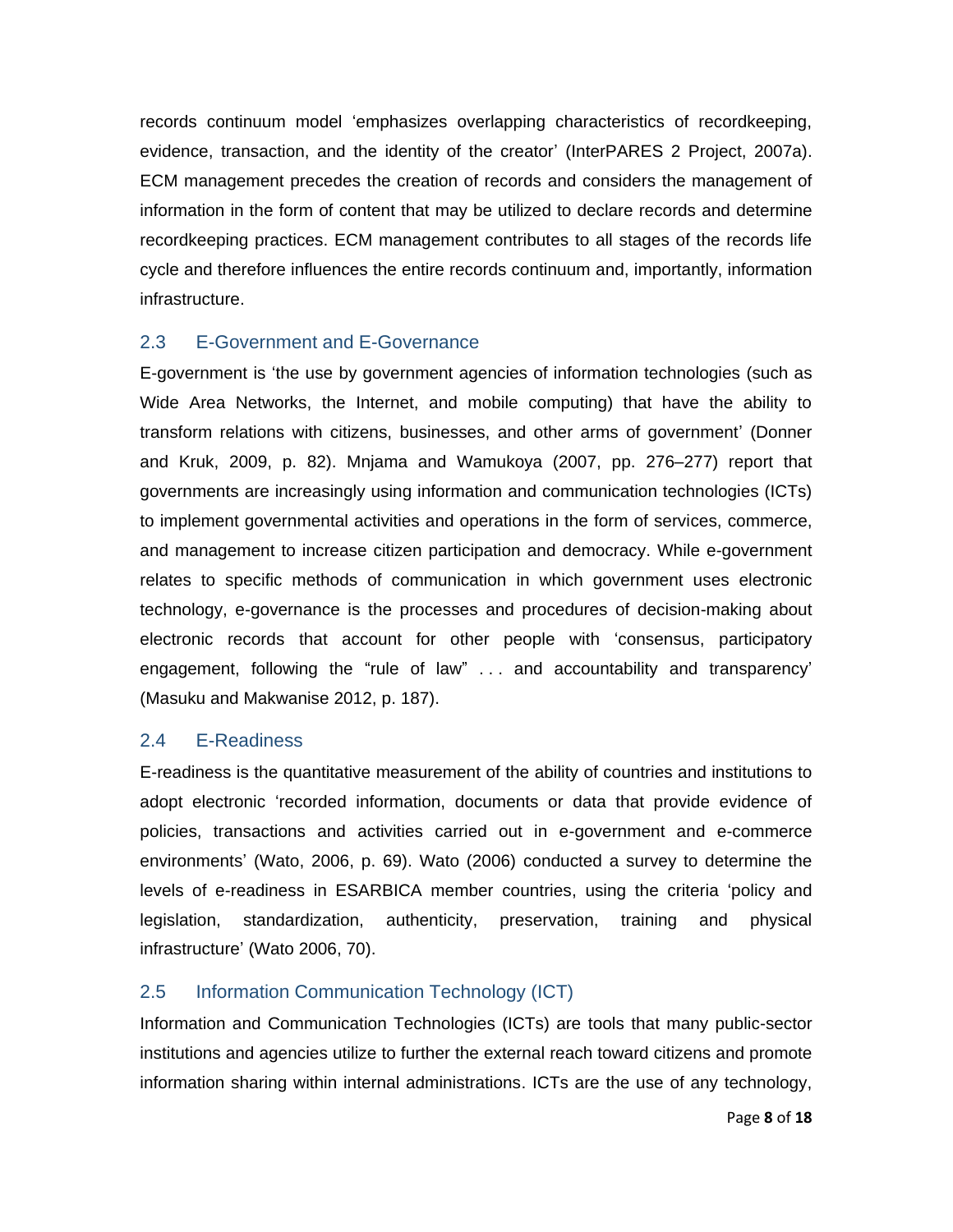service, device, application, or software that enables the processes of communication or information sharing. Mhlanga (2006, p. 2) divides ICTs into three categories: Information Technology (the use of computers); Telecommunications Technology (the use of telephones, faxes, radio, television, and satellites); Networking Technologies (the Internet being the most prominent, mobile phone technology, and Voice Over Internet Protocol Telephony [VOIP]). ICTs may pose particularly complex challenges for ECMs and digital recordkeeping because ICTs generate information and records that have not necessarily been systematically captured, maintained, or used in the same way as conventional content (Ruhode, 2013).

ICTs are linked to e-governance because they are the tools used to improve the reach and efficiencies of government services and communication. ICTs are also linked with ECMs because they are defined as 'any product that will store, retrieve, manipulate, transmit of receive information electronically in a digital form (Ruhode, 2013, p. 19). ECMs are tools created to capture the information created through ICT usage.

#### 2.6 Reliability and Authenticity

A record is information, in any form, made or received in the course of an activity. 'As it takes part in some action, it is seen as evidence of it . The value of such evidence, in terms of validity and weight, depends on the reliability of the record' (Duranti, 1995, p. 6). Reliability is then contingent on the *conditions* of the record's creation and procedures surrounding its creation, when it can be trusted to have been created under the circumstances under which it purports to have been created. While related, authenticity describes a different concept. 'A record is authentic when it is the document that it claims to be . . . it only warrants that the record does not result from any manipulation, substitution, or falsification occurring after the completion of its procedure of creation, and that it is therefore what it purports to be" (Duranti, 1995, pp. 7-8). Bhebhe (2015, p. 118) argues that while paper-based environments in Zimbabwe's public sector are maintained by the 'unbroken provenance of records', digital-based environments are still compromised and need to take into account the concepts of reliability and authenticity.

# 3. Challenges

While conventional records management has been relatively well documented in Zimbabwe's public sector, study of digital records remains limited. The study of ECMs and ICTs continues to be even more incomplete, despite its implementation since as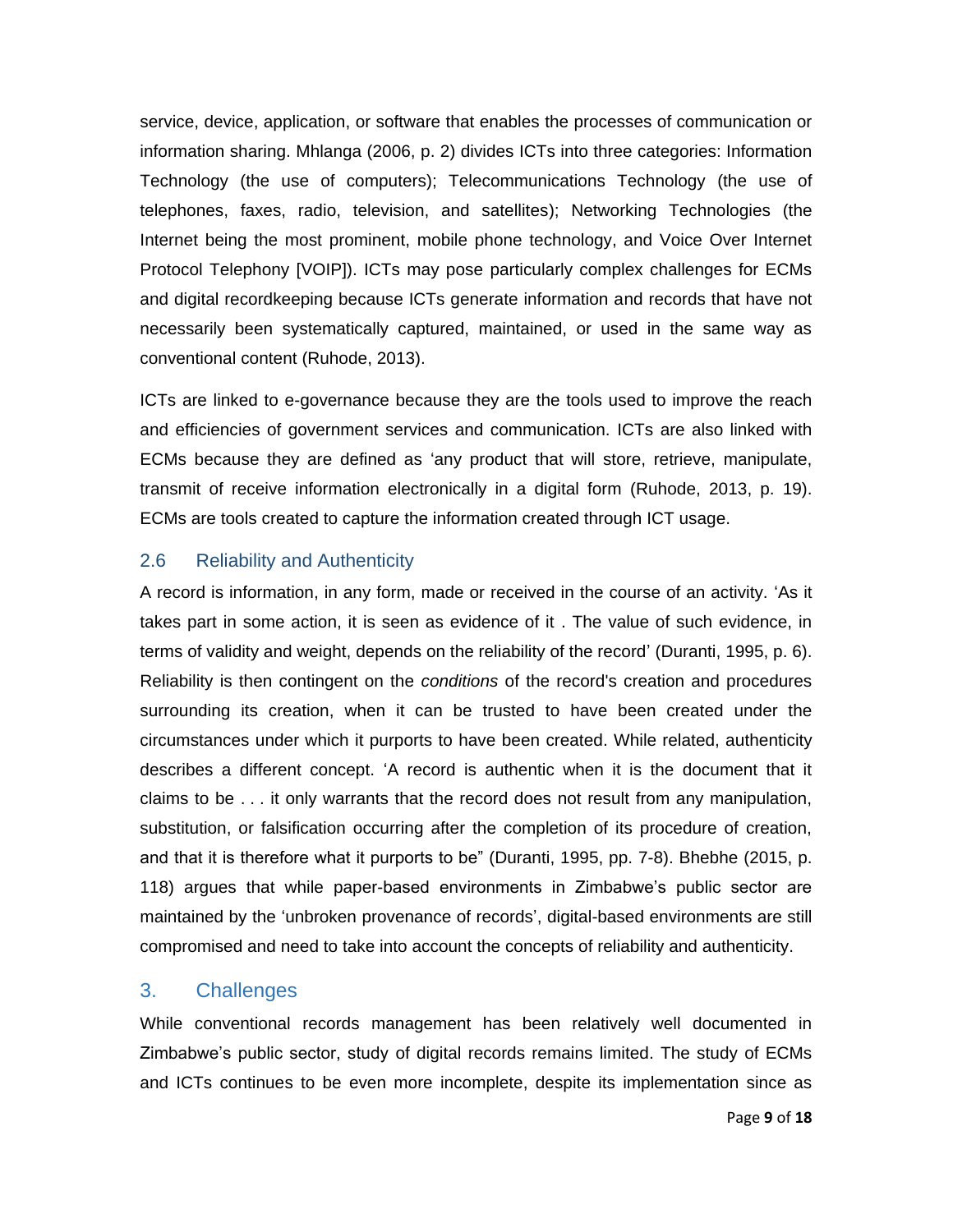early as 1999. In particular, *ECM* is a relatively new term, and many studies do not necessarily declare the term distinctly.

As explained in this review, Zimbabwe's public sector, which influences the current climate for the presence and development of ECMs, still faces many challenges. Ruhode (2013) notes that Zimbabwe continues to deal with economic instability that perpetuates infrastructure and regulatory deficiencies. Economic instability and large external debt burdens have had devastating effects on the development of legislation and policy, human resources, physical infrastructure, healthcare, and education and training, making further development and planning difficult. Existing and emerging political administrative systems, demographic and social factors, physical infrastructure, and economic development all factor into Zimbabwe's ECM implementations.

ECMs themselves are also a relatively new field of study, despite their presence for the last 15 years. This has contributed to difficulties in identifying exactly how and where ECMs are utilized in Zimbabwe. Katuu (2016, p. 220) notes that 'organizations are not optimally benefiting from ECM implementation partly because there is not enough guidance to practitioners regarding ECM implementation'. Furthermore, assessment of declared ECMs is problematic because 'ECM benefits are intangible and difficult to measure' (Katuu, 2016, p. 221). Those implementing ECMs do not necessarily have set guidelines or procedures to follow up on desired results or returns on costly investments.

E-government initiatives are also based on principles that assume government agencies are 'willing to cooperate and share information and data through a network infrastructure' (Ruhode, 2013, p. 41). Ruhode (2013) reports that there is a lack of research on information-sharing practices of government agencies in developing countries. In many respects, information sharing will raise complicated and practical issues, but the benefits of sharing information between ministries can aid in risk management, policy making, and statistical analysis. ECM implementation without guidance from the recordkeeping profession also poses issues, with administrators increasingly becoming their own recordkeepers and declarers.

Chaterera's thesis from 2013 notes that many public registries use electronic records, but are still burdened by technological obsolescence, inadequately trained personnel in electronic records management, absence of electronic records-management policies,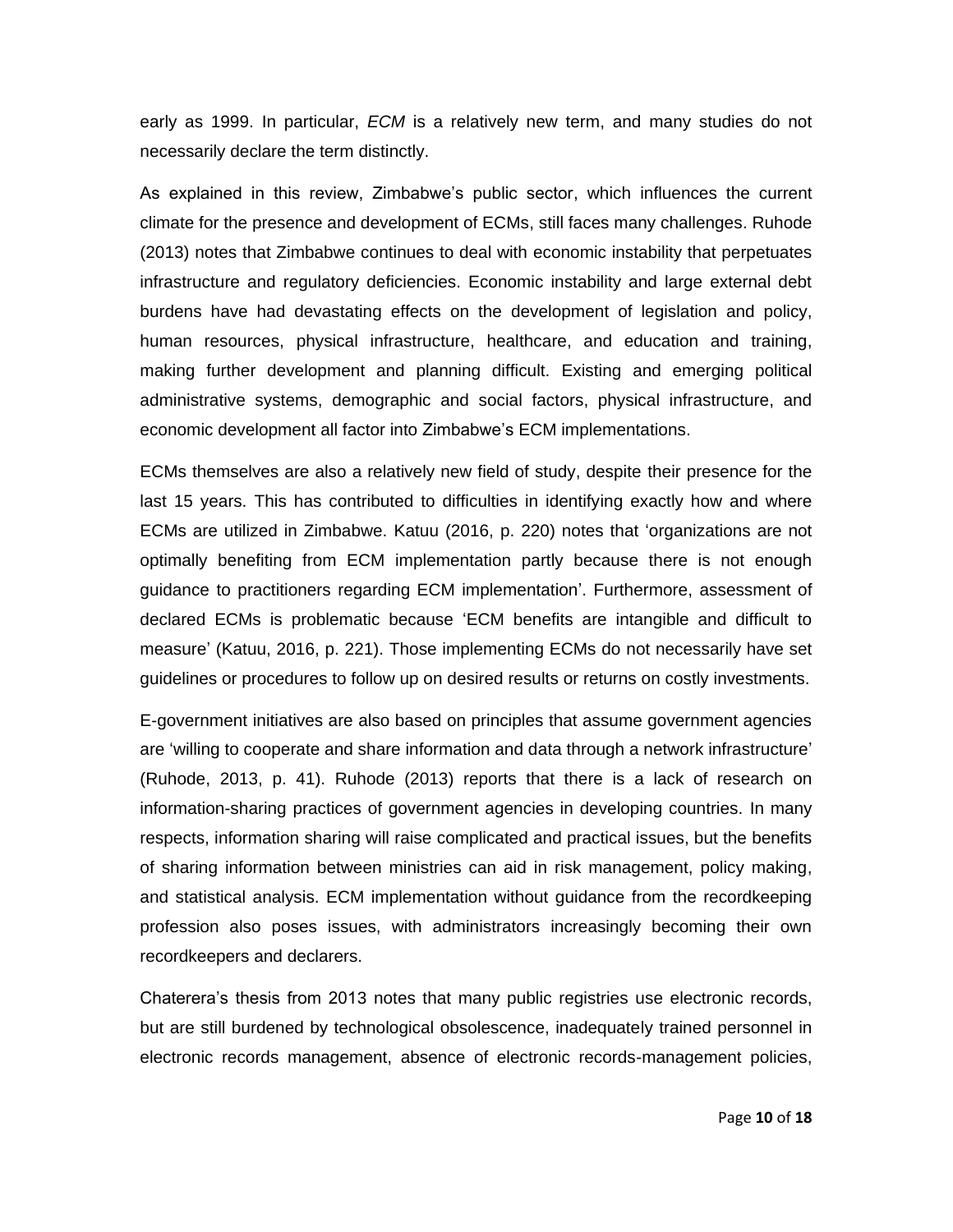policies that exist without having been implemented, inappropriate equipment, and inadequate financial support (Chaterera, 2013, p. 88).

#### 4. Findings

#### 4.1 Trends in the public sector

Zimbabwe has a long and complicated history with many contributing factors playing into the current environment for digital content and records management. Ruhode (2013) reports that the Government of Zimbabwe has demonstrated awareness of computer technology for forty years (p. 12). In 1972, the Central Computing Services (CCS) and Computer Society of Rhodesia were established. Acting under the Ministry of Finance, the CCS mandate was to provide a central computer facility to all government departments and ministries. Ruhode's study is unclear about the extent or success of the initiative. Other public-sector organizations closely linked with the Ministry of Information and Computer Technology (MICT) are the Ministry of Transport, Communication and Infrastructural Development; the Postal and Telecommunications Regulatory Authority of Zimbabwe (PORTRAZ); the Ministry of Science and Technology Development (MSTD); the Ministry of Finance, Government Internet Service Provider (GISP); Government Telecommunications Agency (GTA); Zimbabwe Academic and Research Network (ZARNET); and Transmedia, amongst others (Ruhode, 2013, p. 12). However, it is also unclear from the literature whether these institutions utilize ECMs or would declare their content-management systems as such. A worthwhile endeavour would be to look more closely at these specific public-sector institutions to determine exactly what strategies, tools, and procedures are in use—in particular, at the Ministry of Tourism and Hospitality Industry, established in 2009 to focus on tourism development. In 1996, international tourism comprised 57.2% of commercial exports for Zimbabwe, one of the country's largest economic opportunities (Ruhode, 2013, p. 17).

In 2004, an e-readiness survey was conducted to determine Zimbabwe's ability to embrace ICTs. Mhlanga (2006) reported that the survey would provide research for implementing a national ICT policy and e-strategy. Mhlanga's critical study determined that there is a 'widening digital gap cause by a lack of ICT infrastructure, especially in the rural areas' (p. 2). The difficulty in identifying ICTs and ECMs in Zimbabwe arises from the fact that public-sector institutions and administrations do not have coordinated efforts and approaches to e-government, e-tourism, and e-commerce. While researching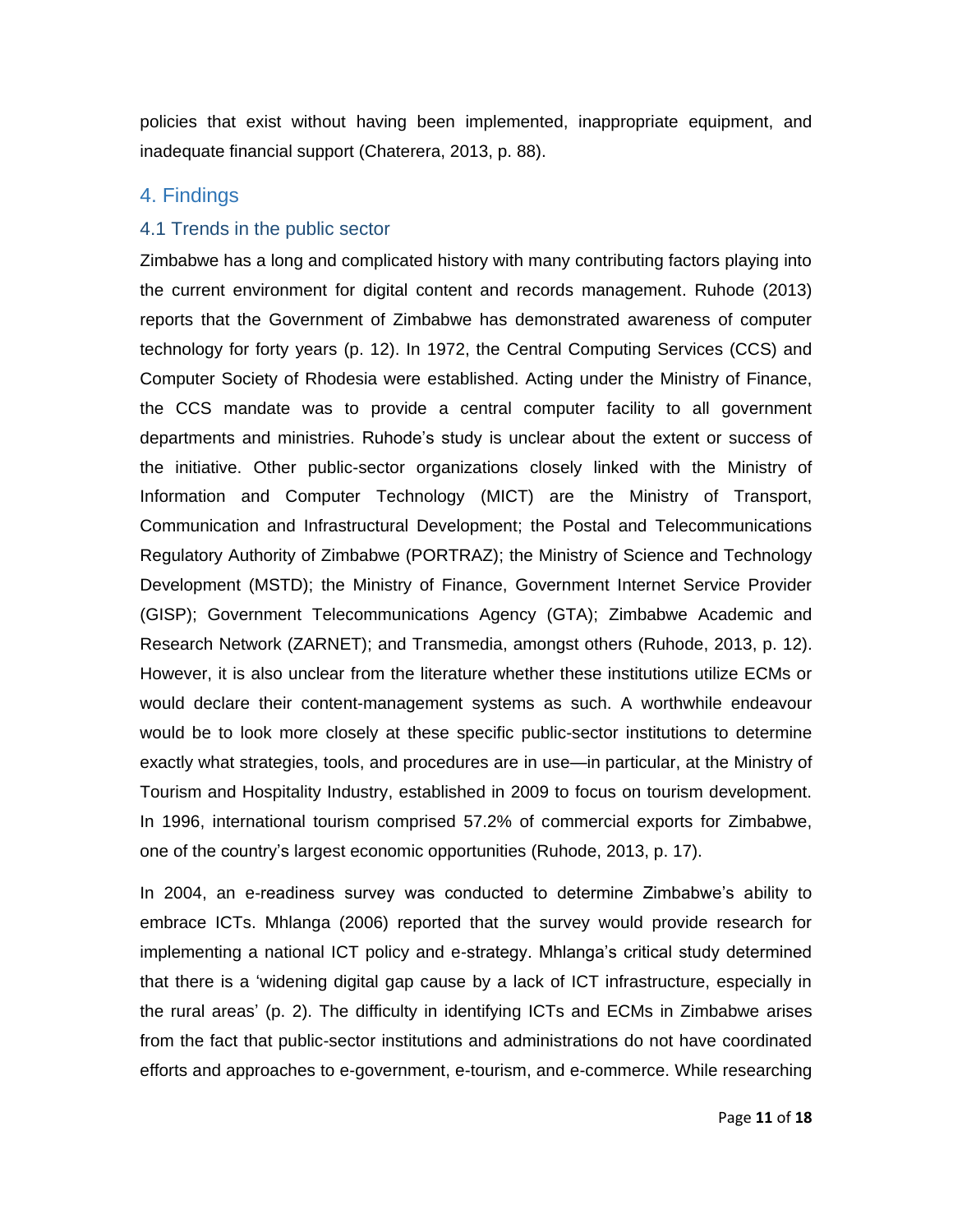the private sector, similar difficulties arise with the lack of applications explicitly deemed to be ECMs. However, during the 1990s, with expanded use of the Internet, Zimbabwe experienced massive growth in e-commerce in the private sector. Citizens are also increasingly using smartphones to engage in online activities instead of relying on landbased infrastructure.

Barata, Piers, and Serumaga (2001) surveyed the financial-management systems in Zimbabwe's public sector. Their findings show that although all transactions occur through the Central Payments Office, all other activities remain largely decentralized and based on pre-existing manual systems. A new centralized system called the Public Financial Management System (PFMS) was launched in 2001. The first phase of the project involved the introduction of the SAP 4.0B integrated financial-management system in Treasury Central Computing Services and the Ministry of Education, Sports, and Culture (Barata, Piers and Serumaga, 2001, p. 28). The PFMS is an electronic system used within government to process financial transactions (Nkala, Ngulube and Mangena 2012, p. 111). Alongside PFMS, the Zimbabwe Integrated Performance Management Solution (ZIPMAS) system was also implemented as an electronic system for the Zimbabwe government to share reporting, evaluations, processing of financial transactions, and staff appraisals (Nkala, Ngulube, and Mangena 2012).

Malemelo *et al.* (2013) identified unspecified document-management and electronic records-management software used by Marondera Municipality for financial records. The study however, found that the financial records were not properly managed due to a weak overall strategy and implementation. Malemo *et al.* (2013) recommended a stronger administrative link between the National Archives and the staff who manage financial records in public institutions (p. 21).

Nkala, Ngulube, and Mangena (2012) reveal that many public-sector institutions, such as the Central Vehicle Registry (CVR), Zimbabwe Revenue Authority (ZIMRA), and Zimbabwe Tourism Authority, are producing electronic records, but in an ad hoc manner. Nkala, Ngulube, and Mangena (2012) recommended that NAZ take a more active role in managing electronic records by advocating an ICT policy to stipulate the way in which records should be created and maintained before transfer to the archives.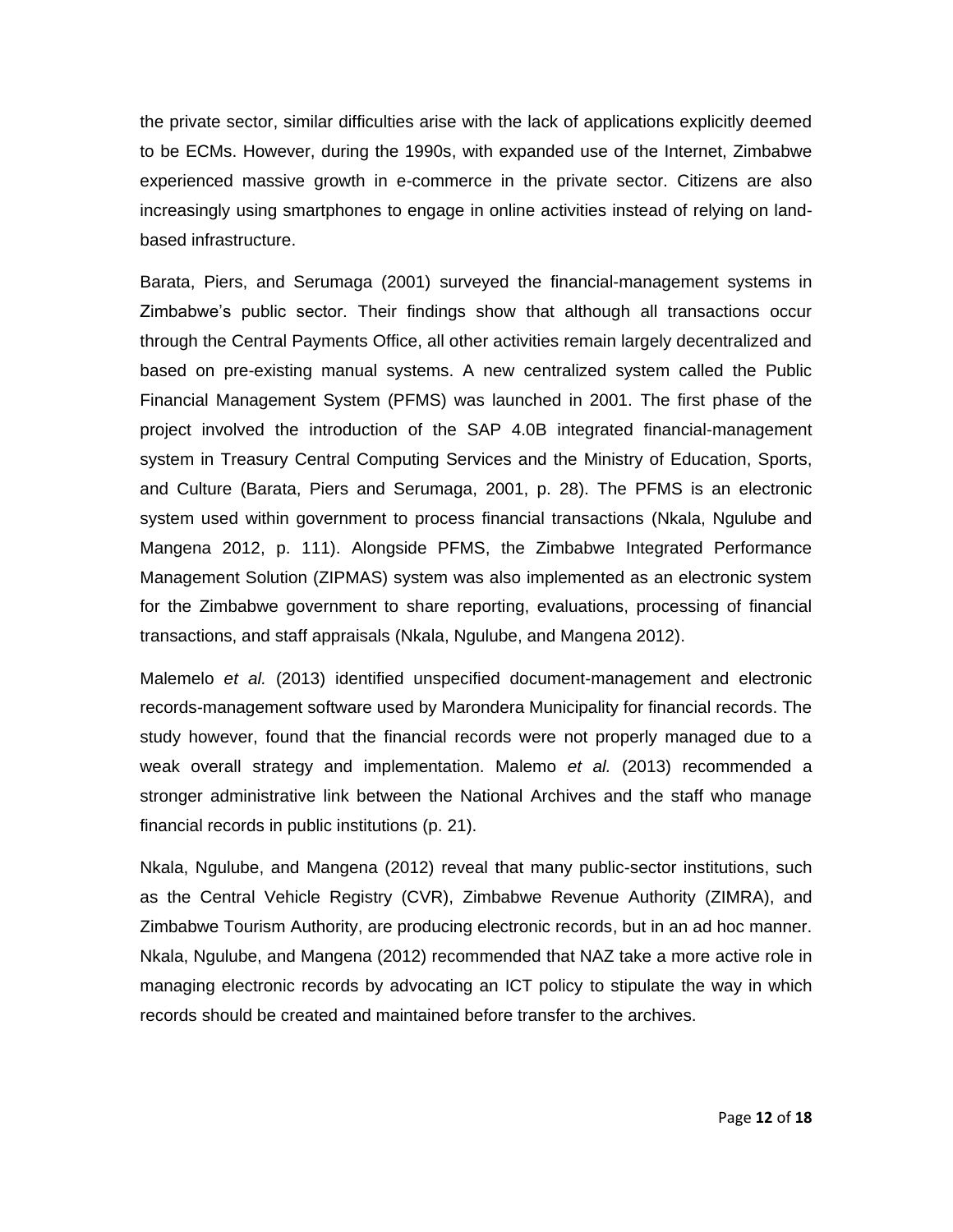#### 4.2 Trends in the private sector

David, Ngulube, and Dube (2013) studied a commercial financial institution in Zimbabwe and identified one ECM module—document management. It was found that the institution has two departments, the Software Library Department and the Securities, Safe Custody and Archives Department. The departments both manage electronic and conventional documents and records. The financial institution utilized an unspecified database management system (DMS) for the bank's customer applications, reports, client transactional receipts, and ledger registers, in a variety of formats. Some of the difficulties the study identified were that their information was not legally admissible as evidence; preservation standards were unclear; it was difficult to determine authenticity; electronic mediums proved unstable and able to be manipulated; technical skill for support was expensive to employ, contract or hire; and technology dependence triggered obsolescence (David, Ngulube and Dube, 2013, p. 6).

Dube, Mukono, and David (2013) investigated the private commercial records centre (CRC) in Zimbabwe, specifically Archive-It Services® (AIS). AIS was incorporated in 2002, during Zimbabwe's economic crisis, but managed to thrive economically by providing record storage and management facilities to corporations. Their services include offsite storage, authorized and secure destruction of information, vital-records protection, online backups, security encryption, access, and an ECM system. AIS offers 'online content management systems that can manage (the) entire enterprise's records or create a digital archives for just a particular group of records' (Dube, Mukono, and David 2013, 109).

#### 4.3 Emerging Regional Trends

According to the UN's worldwide e-government Readiness Reports of 2005 and 2008, African countries increasingly implement E-government initiatives using ICT-based systems in order to improve public-service delivery (Ruhode, 2013, p. 34). South Africa launched the South African Revenue Service (SARS) in 2006. Lesotho's Ministry of Finance launched a website allowing citizens to create accounts, download financial statistics, and retrieve information.

However, Wato (2006) reported that electronic records in the ESARBICA region had many shortfalls with regard to legislation, policy, standardization, training, and physical infrastructure. Increasingly, information professionals in ESARBICA countries are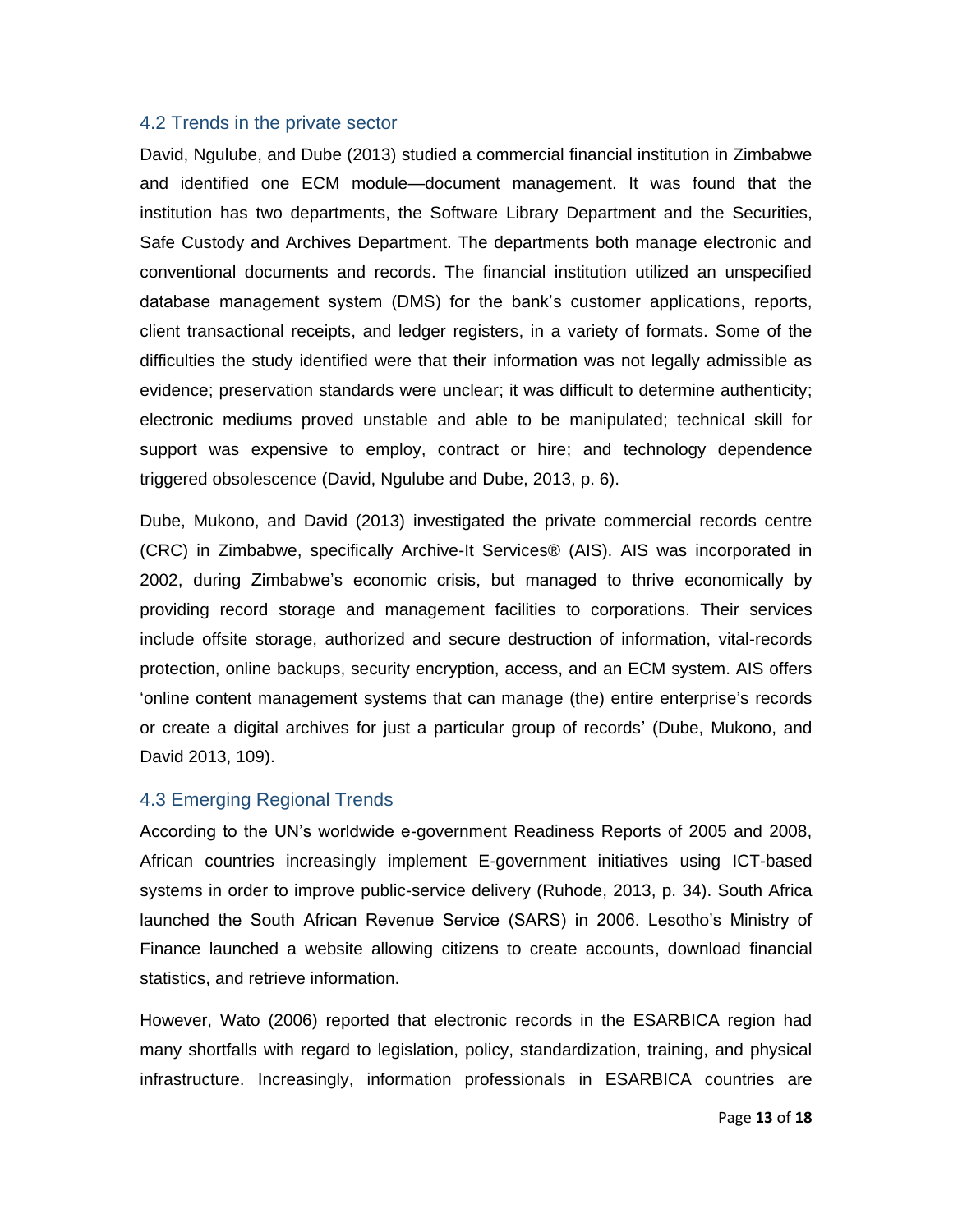advocating for amendments to archival legislation, allowing National Archives across the region to gain more control over acting as guiders and policy-makers (Kemoni, 2009, p. 193). Records managers and archivists fear that the quick embrace of ICTs without attention to readability and long-term goals will 'plunge Africa into the "digital dark ages"' (Ngulube, 2004). Lemieux (2015) argues that the quick adoption of ICT may even have detrimental results for government transparency and accountability, due to the lack of guidance by record and archival professionals. Keakopa (2002) called for increased standardization and tools to enable ESARBICA countries to collaborate on the formalization of content and recordkeeping practices—none of which can occur without a formal amendment to archival legislation to include electronic records.

The first regional study on ECM implementation was in South Africa in 2001. Salamntu and Seymour (2015, p. 32) reported that 'staff surveyed were not highly qualified or skilled even though ECM was operational and easily accessible. In South Africa, 80% of respondents to the survey had implemented three ECM modules: records management, web management and content management' (Katuu, 2012, p. 51).

## 5. Conclusion

The findings show that some ECM modules may exist in Zimbabwe's public-sector institutions—in particular, the ECM components for document management and records management. However, they may appear under different headings and still largely remain limited in the literature. Numerous institutions (especially public-sector institutions) such as museums and medical institutions still rely on manual systems, and many choose to ignore electronic mediums altogether due to financial constraints.

There were many difficulties identifying ECMs due to multiple definitions, as it is a relatively new field of study. Even if ECMs were prevalent in the public sector in Zimbabwe, they would not necessarily be declared or named outright. Nonetheless, the review has pinpointed public-sector institutions that potentially could implement ECM modules: the Ministry of Transport, Communication and Infrastructural Development, the Postal and Telecommunications Regulatory Authority of Zimbabwe (PORTRAZ), the Ministry of Science and Technology Development (MSTD), the Ministry of Finance, Government Internet Service Provider (GISP), Government Telecommunications Agency (GTA), Zimbabwe Academic and Research Network (ZARNET), and Transmedia, as well as the Ministry of Finance's PFMS and ZIPMAS programmes.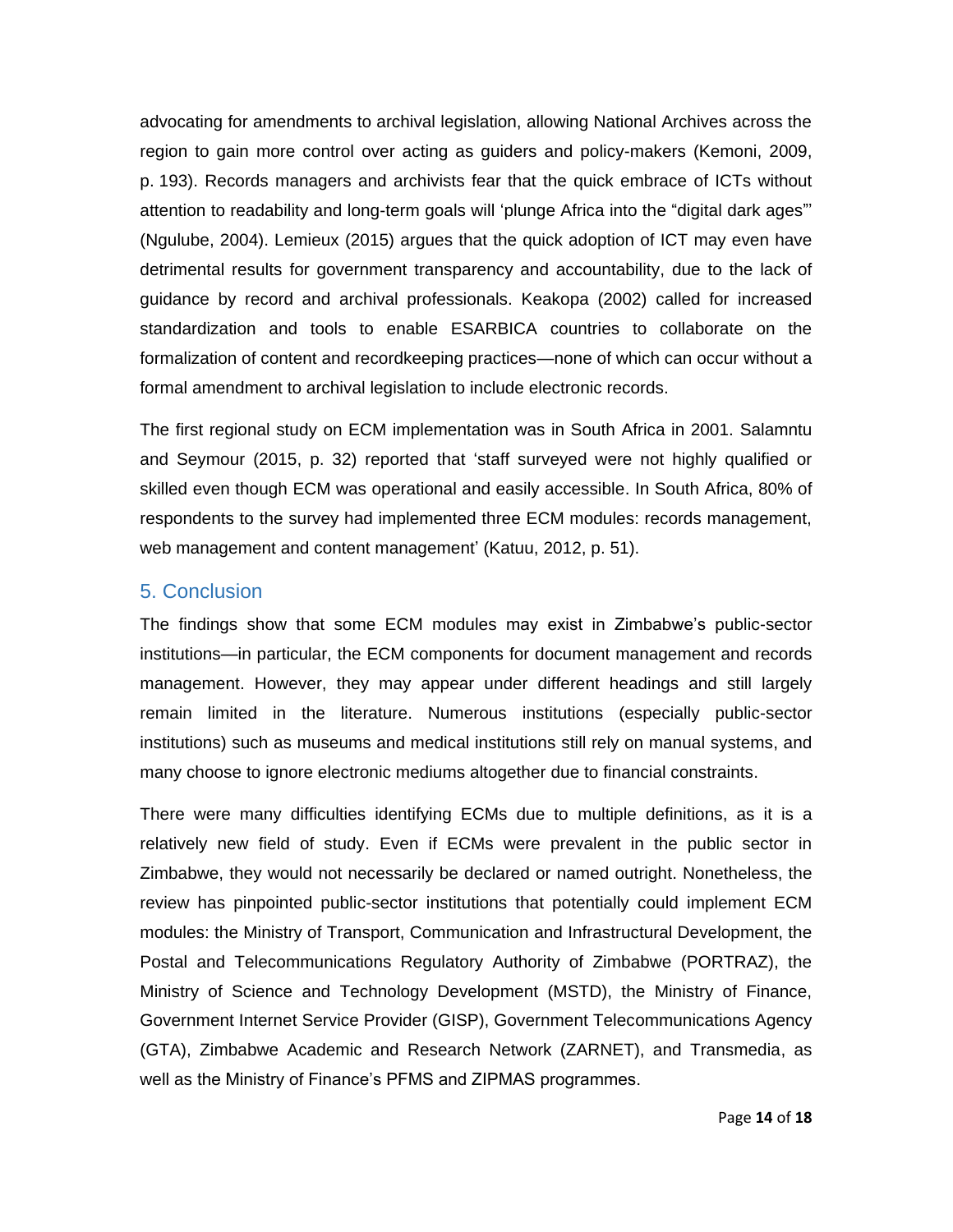Lack of ICT policy and archival-legislation amendments limited human resources, sporadic education and training, economic instability, and a lack of guidance from the archival community greatly hamper these initiatives.

#### References

- Barata, K., Kutzner, F.J., and Wamukoya, J. (2001) 'Records, computers, and resources: difficult equation for sub-Saharan Africa', *Information Management*. 35(1), pp. 34–42.
- Barata, K., Piers, C. and Serumaga, M. (2001) *From accounting to accountability: managing accounting records as a strategic resource (Zimbabwe: a case study)*. International Records Management Trust. Available at http://www.irmt.org/documents/research\_reports/accounting\_recs/IRMT\_acc\_rec zimbabwe.PDF (Accessed 23 May 2018).
- Bhebhe, S. (2015) 'Contemporary diplomatics of the civil and deceased estate case files found at the national archives of Zimbabwe', *Records Management Journal*, 25(1), pp. 107–120.
- Chaterera, F. (2013) *Records survey and the management of public records in Zimbabwe*. Pretoria: University of South Africa.
- Chaterera, F. and Mutsagondo, S. (2015) 'Towards a complete documentary heritage of Zimbabwe. Whither oral history?', *Information Development*, 32(3), pp. 701–708.
- David, R., Ngulube, P. and Dube, A. (2013) 'A cost-benefit analysis of document management strategies used at a financial institution in Zimbabwe: a case study: original research'. *South African Journal of Information Management,* 15(2), pp. 1–10.
- Dewah, P. and Mnjama, N. (2013) 'An assessment of the National Archives of Zimbabwe's Gweru Records Centre', *ESARBICA Journal: Journal of the Eastern and Southern Africa Regional Branch of the International Council on Archives*, 32, pp. 55–67.
- Donner, M. and Kruk, C. (2009) *Supply chain security guide*. Washington, DC: The International Bank for Reconstruction and Development/The World Bank.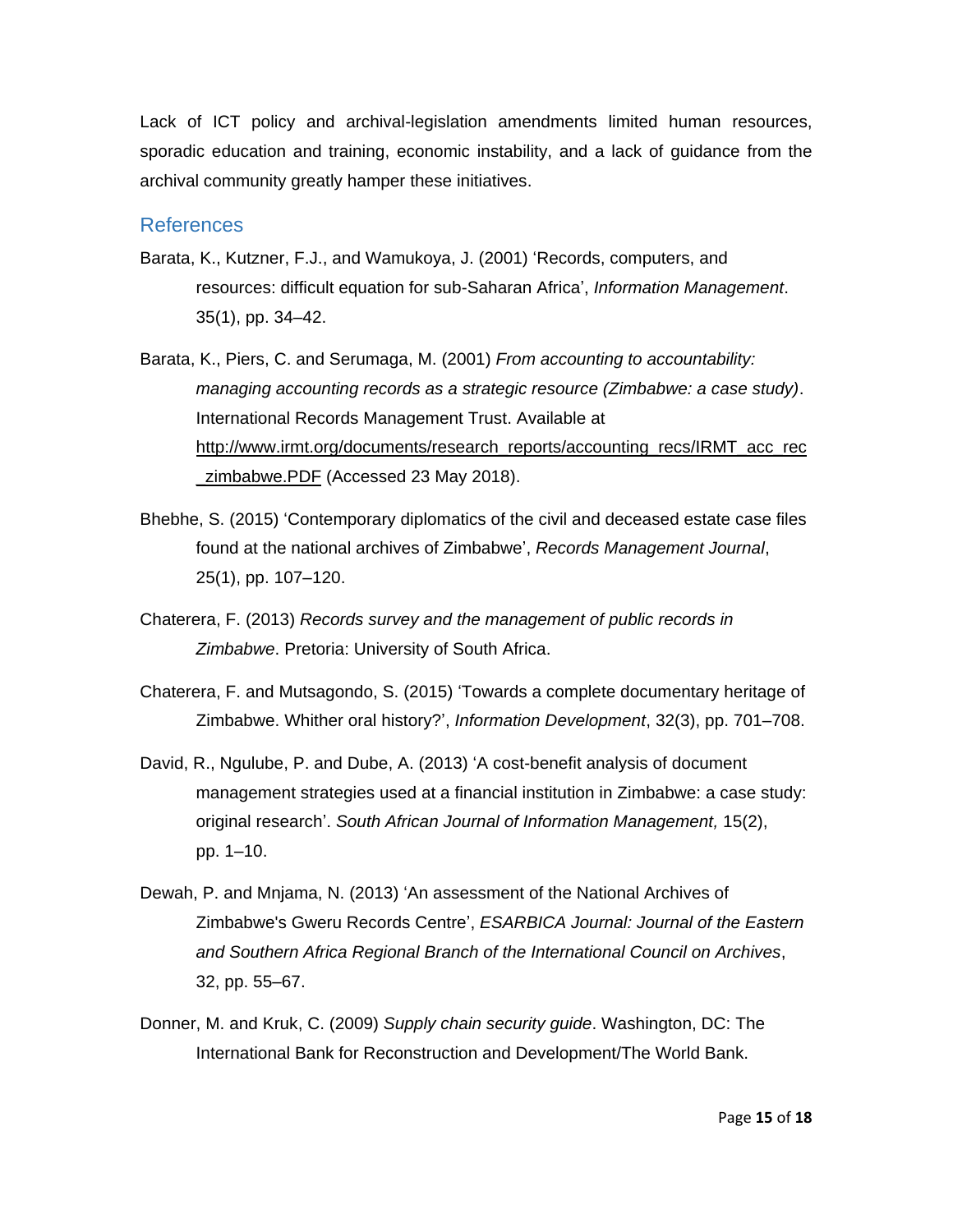- Dube, A., Mukono, D. and David, R. (2013) 'Marketing commercial records centres in Zimbabwe: the success story of Archive-It Services®', *Global Journal of Commerce and Management Perspective*, 2(3), pp. 106–120.
- Dube, T. (2011) 'Short communications: archival legislation and the challenge of managing archives in Zimbabwe', *ESARBICA Journal: Journal of the Eastern and Southern Africa Regional Branch of the International Council on Archives*, 30(1), pp. 279–290.
- Duranti, L. (1995) 'Reliability and authenticity: the concepts and their implications', *Archivaria*, 39, pp. 5–10.
- InterPARES 2 Project. (2007a) *Terminology dictionary: records continuum*. Available at http://www.interpares.org/ip2/ip2\_term\_fdisplay.cfm?tid=1485 (Accessed 23 May 2018).
- InterPARES 2 Project. (2007b) *Terminology dictionary: Records lifecycle*. Available at http://www.interpares.org/ip2/ip2\_term\_fdisplay.cfm?tid=813 (Accessed 23 May 2018).
- Kamba, A.S. (1994) 'The retrospective file: reflections on a decade of directing', *Information Development*, 10(2), pp. 151–158.
- Katuu, S. (2012) 'Enterprise content management (ECM) implementation in South Africa', *Records Management Journal*, 22(1), pp. 37–56.
- Katuu, S. (2016) 'Assessing the functionality of the enterprise content management maturity model', *Records Management Journal*, 26(2), pp. 218–238.
- Katuu, S. (2018). A Comparative Assessment of Enterprise Content Management Maturity Models. In E-Manufacturing and E-Service Strategies in Contemporary Organizations (pp. 93-118). IGI Global.
- Keakopa, M.S. (2002) 'Automated records management systems in the ESARBICA region', *ESARBICA Journal: Journal of the Eastern and Southern Africa Regional Branch of the International Council on Archives*, 21, pp. 41–48.
- Kemoni, H.N. (2009) 'Management of electronic records—review of empirical studies from the Eastern, Southern Africa Regional Branch of the International Council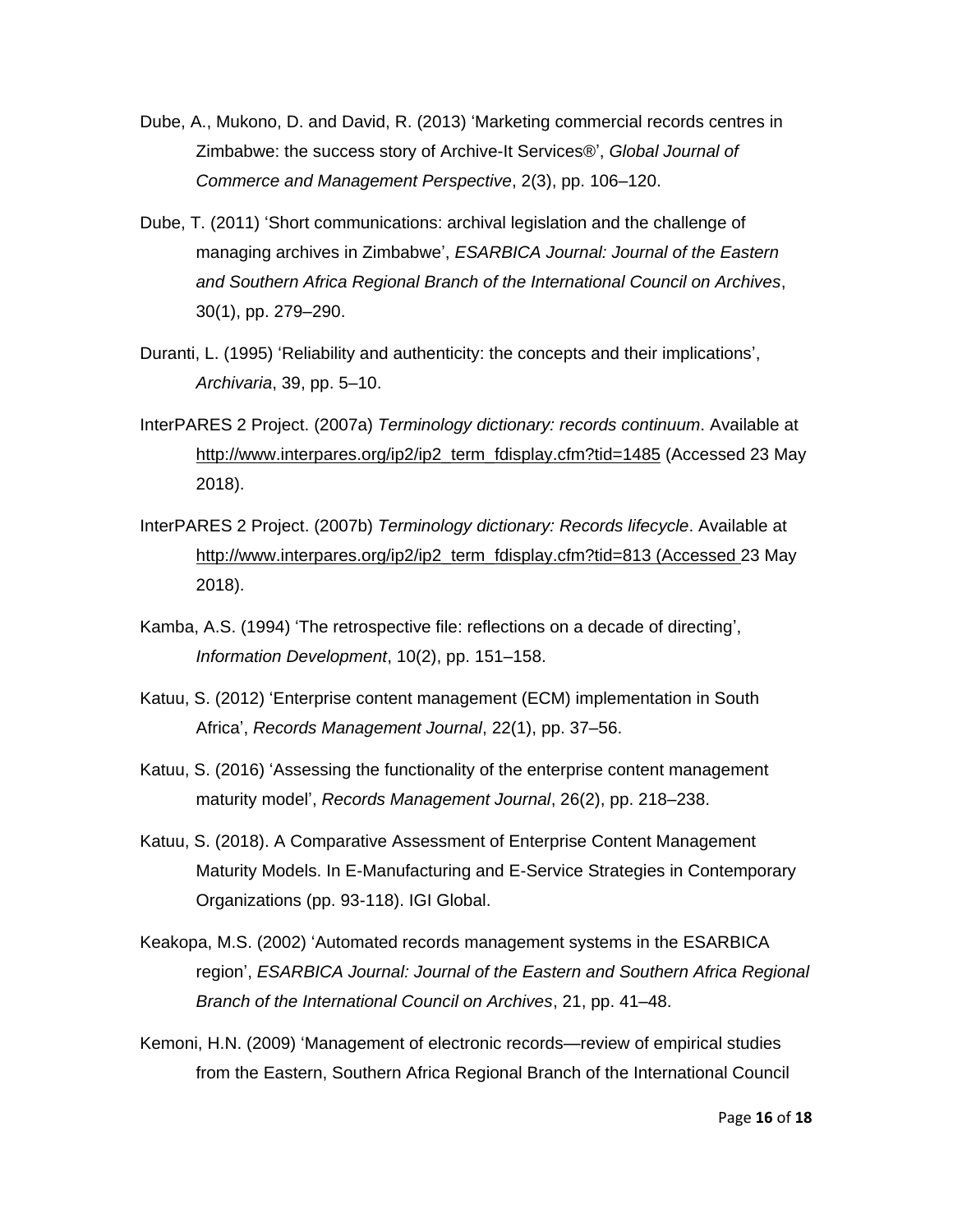on Archives (ESARBICA) region', *Records Management Journal*, 19(3), pp. 190– 203.

- Lemieux, V.L. (2016) 'One step forward, two steps backward?', Does e-government make governments in developing countries more transparent and accountable? <https://openknowledge.worldbank.org/handle/10986/23647>
- Lovering, T.J. (2010) 'British Colonial Administrations' registry systems: a comparative study of Northern Rhodesia and Nyasaland', *Archival Science*, 10(1), pp. 1–23.
- Malemelo, F., Dube, A., David, R. and Ngulube, P. (2013) 'Management of financial records at the Marondera Municipality in Zimbabwe', *Journal of the South African Society of Archivists,* 46, pp. 12-24.
- Masuku, M. and Makwanise, N. (2012) 'Archives, accountability, human rights and good governance: where is the nexus?' *Mousaion: South African Journal for Information Studies,* 30(2), pp. 187–200.
- Matangira, V. (2010) 'Understanding the basics of audiovisual archiving in Africa and the developing world: challenges for the archive lagging behind.' *ESARBICA Journal: Journal of the Eastern and Southern Africa Regional Branch of the International Council on Archives,* 29(1), pp. 223–234.
- Matangira, V. (2014) 'Tracing colonial and postcolonial recordkeeping in Zimbabwe', *ESARBICA Journal: Journal of the Eastern and Southern Africa Regional Branch of the International Council on Archives,* 33, pp. 1–17.
- Mhlanga, B. (2006) 'Information and communication technologies (ICTs) policy for change and the mask for development: a critical analysis of Zimbabwe's e‐readiness survey report', *The Electronic Journal of Information Systems in Developing Countries*, 28(1), pp. 1–16.
- Mnjama, N. and Wamukoya, J. (2007) 'E-government and records management: an assessment tool for e-records readiness in government'. *The Electronic Library*, 25(3), pp. 274–284.
- Murambiwa, I.M., Ngulube, P., Masuku, M. and Sigauke, D.T. (2012) 'Archival development in Zimbabwe 1935–2010: setting the scene', *National Archives,* 75, pp. 30–75.